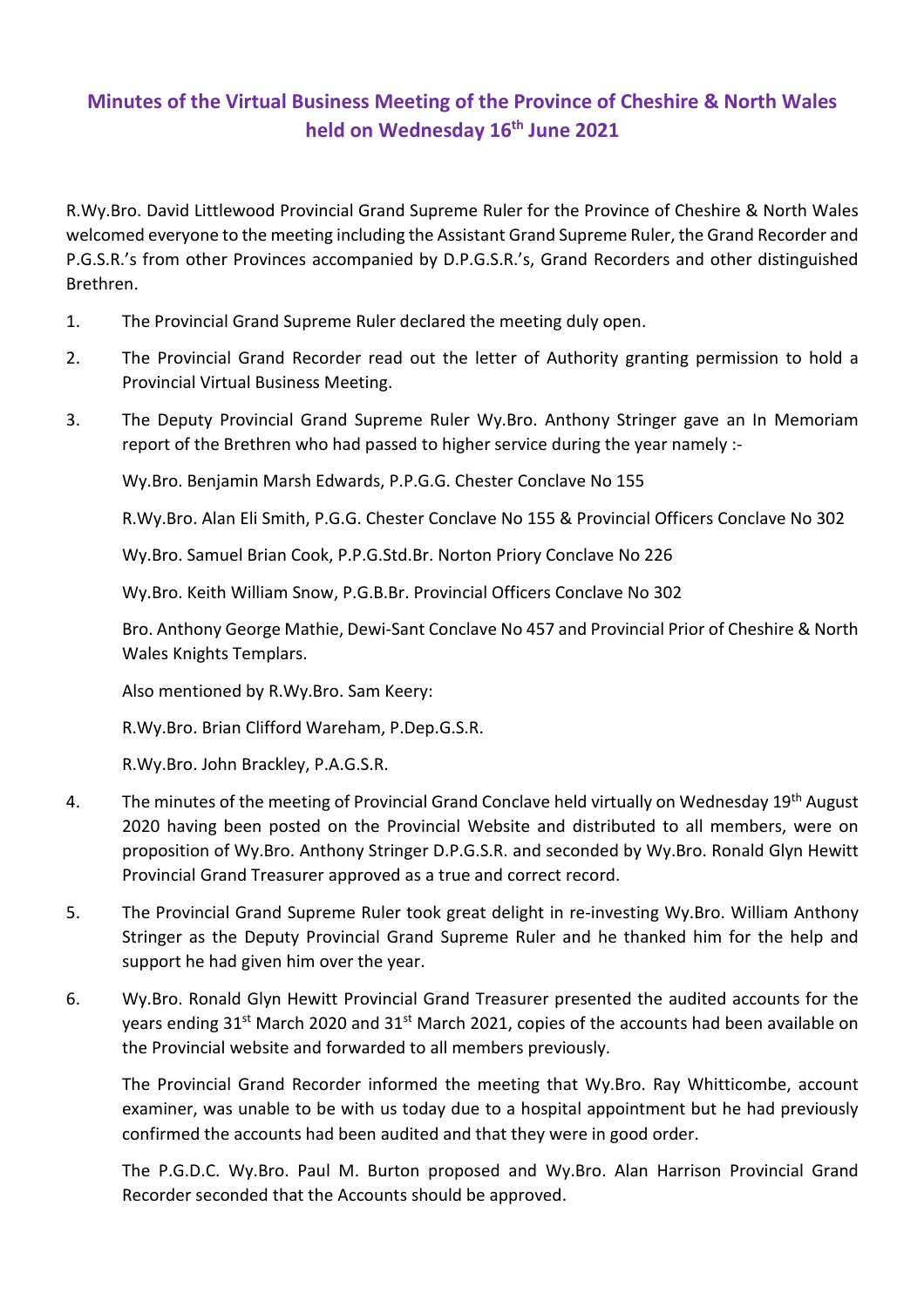There being no dissension the P.G.S.R. declared the accounts as accepted.

7. The Provincial Grand Supreme Ruler announced the next item was to elect the Treasurer for the ensuing year.

 The only nomination received was for Wy.Bro. Ronald Glyn Hewitt and in the absence of any other nominations or any brother requiring a ballot the P.G.S.R. declared Wy.Bro. Ronald Glyn Hewitt as Treasurer for the ensuing year and thanked him for his work in maintaining the Provincial finances.

The Treasurer thanked the Brethren for the continued confidence shown in him.

8. The Treasurer Wy.Bro. Ronald Glyn Hewitt proposed and the P.G.Chan. Wy.Bro. Nicholas Wild seconded that the Provincial Dues for the year ending  $31<sup>st</sup>$  August 2022 should be set at £5 per member.

The proposal was carried unanimously by show of hands.

- 9. The P.G.S.R. stated that the only nominations for Account Examiners were for Keith Butterworth and Ray Whitticombe and in the absence of any other nominations or any Brother requiring a ballot he declared them appointed and thanked them for their continued expertise in this role.
- 10. In the absence of the Provincial Grand Guide James Tang who is suffering from continued ill health the Grand Guides report was read by Wy.Bro. John Owens on his behalf.

This report is now published on the Cheshire & North Wales O.S.M. website.

11. The Provincial Grand Supreme Ruler asked the Provincial Recorder to read the names of the appointments and promotions for the year which was duly accomplished.

 The P.G.S.R. congratulated and thanked all appointees and expressed his disappointment and regret at not being able to personally invest all those who had been appointed but was hopeful that we would be able to hold an Investiture Meeting on 20<sup>th</sup> October 2021 to correct this anomaly.

The list of appointments and promotions is also available on the website.

12. The D.P.G.S.R. gave a report on the charities and confirmed he had finally been able to present the cheque to Vale of Clwyd MIND and presented donations of £2000 to Parkinson's UK Cheshire branch and Hope House Children's Hospice in Oswestry.

 The Charities nominated for 2021/21 are East Cheshire Hospice and St Kentigen Hospice in St Asaph.

The full report has again been published on the website.

- 13. The Provincial Grand Supreme Ruler addressed the meeting and stated that his full address would be posted on the Provincial website shortly after the meeting had concluded along with a letter giving notification of the lifting of Suspension with effect from 21<sup>st</sup> June 2021.
- 14. The Provincial Grand Supreme Ruler asked the Assistant Grand Supreme Ruler R.Wy.Bro. Llewellyn Gill if he would like to address the meeting.

 The Assistant Grand Supreme Ruler responded with some very complimentary comments and mentioned how much he had enjoyed the meeting and being able to see each other again and he hoped it wouldn't be too long before we could start meeting in person.